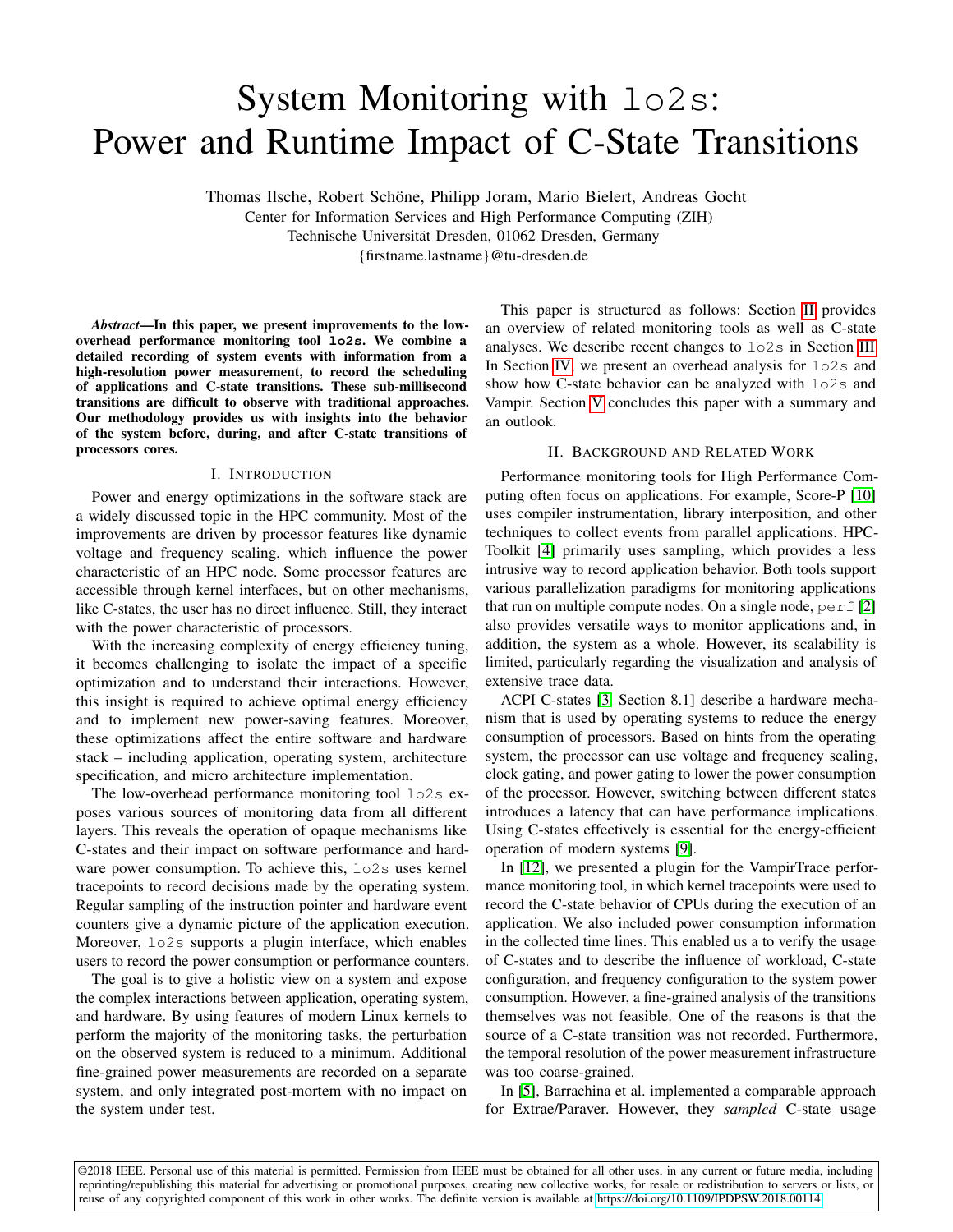instead of using kernel tracepoints. While this can reduce overhead, the direct information when a C-state has changed is now hidden and only statistical information is available. Such an analysis is also possible with Score-P [\[14\]](#page-3-8). In [\[13\]](#page-3-9), we analyzed C-states by instrumenting the Linux kernel. The instrumentation enabled users to measure how long it takes a CPU to wake up from different C-states.

In this paper, we address the shortcomings of previous work by introducing a measurement environment that collects the related events using a standard Linux kernel. Further, we enhance the monitoring with a high resolution power measurement.

# <span id="page-1-0"></span>III. PERFORMANCE AND POWER MEASUREMENT WITH LO<sub>2S</sub>

 $\log^{1}$  $\log^{1}$  $\log^{1}$  is a lightweight monitoring tool for Linux [\[8\]](#page-3-10). It uses the Linux perf\_event\_open infrastructure which provides versatile ways to get system and process performance data. The collected data is recorded with timestamps and stored in the Open Trace Format 2 [\[6\]](#page-3-11). This leverages existing performance analysis tools, in particular visualization with Vampir [\[11\]](#page-3-12). lo2s can operate in two modes focusing either on a particular process and it's children or on the system as a whole.

## *A. Reducing Measurement Overhead for Metric Recording*

When measuring with  $l$ o2s, one key goal is to keep its impact on the measured system or process to a minimum. We improved lo2s to require less user-space monitoring code execution and group metrics. Using an in-kernel based approach, we were able to reduce our overhead when recording multiple metrics at once.

The perf\_event\_open system call provides a mechanism to collect a set of related events into a group that will be scheduled onto the CPU as a unit [\[1\]](#page-3-13). This allows a combined read of all values and prevents the events to be multiplexed. By default, the kernel will put each ungrouped event into its own group and multiplex the groups if not all hardware events can be recorded simultaneously. While multiplexing allows recording more metrics than supported by hardware, it will reduce the accuracy of the measurement data, particularly for short measurement intervals, because the gaps have to be interpolated. Multiplexing also uses a regular timer to switch the scheduled events.

In addition to a collective metric readout, this enables the recording of metrics entirely in the kernel. Typically, the group leader is an event with an independent constant rate, e.g. ref\_cycles that is set to overflow at a given rate. Whenever this group leader event generates an overflow notification, the counters for all events in its group are recorded in a buffer by the kernel. The userspace monitoring code only needs to run whenever the buffer reaches a watermark, which is indicated by a poll event on a file descriptor. Ideally, the buffer is configured such that it provides sufficient space for all measurement samples that are recorded during the application execution.

<span id="page-1-2"></span><sup>1</sup><https://github.com/tud-zih-energy/lo2s>

That way, the overhead of reading the buffer and writing the events to the final trace format, only occurs at the end of the monitoring. In Section [IV-B,](#page-1-3) we evaluate the implications of this optimization on the measurement perturbation.

#### *B. Integrating Energy Measurements*

For the established Score-P [\[10\]](#page-3-1) performance measurement infrastructure, we have developed metric plugins [\[14\]](#page-3-8) for three different energy measurements presented in [\[7\]](#page-3-14), i.e., processor integrated Intel RAPL, ZES Zimmer LMG 450 AC measurement, and a custom DC measurement based on shunts read by National Instrument DAQ cards. For a seamless integration in our infrastructure, we added support for a subset of Score-P metric plugins in lo2s. Due to its focus on low system impact,  $1o2s$  can only support asynchronous systemwide metric plugins, which do not necessarily require regular user-space metric measurement code execution. lo2s can natively utilize such Score-P plugins without any changes. The metric measurement starts during the initialization, and each used plugin provides the recorded metric data during the finalization phase of lo2s. All collected metric data is written to the resulting trace and can be analyzed afterwards.

#### IV. MEASUREMENTS AND EVALUATION

<span id="page-1-1"></span>Based on the previous description, in this section we evaluate the effectiveness of the optimizations and use lo2s to analyze C-state transitions.

## *A. System Description*

For our experiments, we use a dual-socket workstation with two 12-core Intel Xeon E5-2690 v3 (Haswell EP) processors and 256 GiB memory. During all experiments, we fixed the frequency of all CPUs to their nominal frequency of 2.6 GHz. The system runs on Ubuntu 16.04 and Linux kernel version 4.13.0 with activated page table isolation.

We rely on a high temporal resolution of the power measurements to accurately evaluate C-state transitions that last only in the order of microseconds. Therefore, we used our custom DC device, which provides a resolution of  $2 \mu s$ . A separate system records the energy measurement and a metric plugin receives the data from that system during the finalization.

#### <span id="page-1-3"></span>*B. Overhead Evaluation*

In order to evaluate, whether the grouped in-kernel metric measurements decreased perturbation, we compare lo2s kernel-space measurements to the previous implementation in user-space and perf stat. Like lo2s, the Linux tool perf stat also provides a way to record metric data in intervals of at least 10 ms. For perf stat, we use two different configurations, i.e., all events in the same group, and each event within its own group.

All four configurations record metrics at 10 ms intervals. To that end, the new implementation uses the *ref-cycles* event as a group leader with an overflow count of 26 000 000, which equals 10 ms at a nominal frequency of 2.6 GHz.

As a workload, we use a simple micro-benchmark that increments a counter for  $100 s$  in a single thread. Based on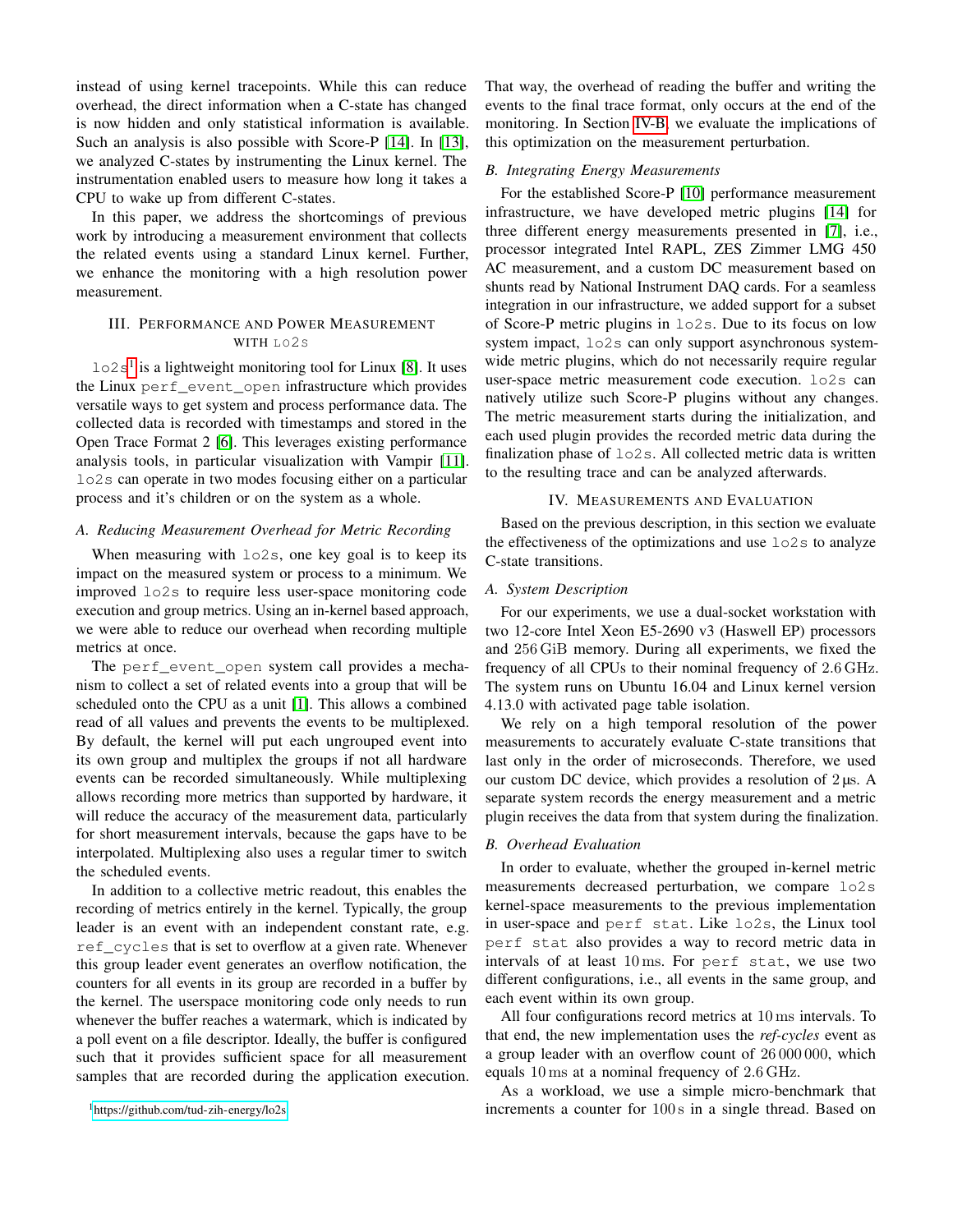<span id="page-2-0"></span>

Figure 2: Overhead of metric readouts for different lo2s implementations and perf configurations with increasing number of observed hardware events

a reference execution with no measurements, we determine the effective computation time loss introduced by the measurements.

Figure [2](#page-2-0) shows that the new implementation has a significantly smaller overhead per interval, i.e., ∼2.5 µs compared to  $>10 \,\mu s$  for the previous  $\log 2s$  implementation and perf stat. Furthermore, the overhead does not increase notably with additional recorded metrics. These numbers depend on a variety of factors, such as workload, frequency, amount of threads involved, and sampling rate. To account for this, we kept the environment consistent for the different tools and implementations.

# *C. Analysis of C-State Transitions on Haswell-EP*

The combination of low-overhead with well-integrated measurements of kernel tracepoints, user-space application sampling, and high-resolution energy measurements, allows us to use lo2s for investigating hardware and operating system behavior. We show this by transferring and extending previous work on C-state latencies [\[13\]](#page-3-9). In contrast to our previous work, we now use an unmodified kernel and an external power measurement infrastructure to record the hardware behavior during the transitions. To trigger a C-state change, we implemented a simple C program, shown in Listing [1.](#page-2-1) This program sets up two threads, caller and callee, and pins each of them to a given CPU. The remaining CPUs are kept in an idle state. In an interval of 1 s, the caller thread sends a signal using pthread\_cond\_signal to the callee. This invokes a call to the Linux kernel, which triggers the callee's CPU to wake up and writes a *sched\_wake\_idle\_without\_ipi* event almost immediately afterwards. The callee's CPU returns from its idle state, writes a *power\_idle* event, and continues executing the callee thread. To verify that the system uses the assumed idle state, we use this *power idle* event. However, after the callee thread returns from its waiting state, it busy-waits for 200 µs, before going back to idle using pthread\_cond\_wait.

<span id="page-2-1"></span>

Listing 1: Setup for triggering a C-state wakeup

Figure [3a](#page-3-15) visualizes a single wake-up event of the described workload with Vampir. The upper metric display shows that CPU 0 triggers waking up CPU 1. After 17 µs, CPU 1 switches to an active mode (-1) as shown in the middle metric display. It stays active for 220 µs, which includes the 200 µs busy-wait and the overhead for locking the mutex and switches from and to kernel-space. The active period can also be seen in the power consumption of the socket, which increases from 44W to 48W, as visualized in the bottom metric display. However, even though CPU 1 is idling again after 220 µs, the power consumption is still increased to 45–46W for another 230– 240 µs. The same behavior can also be seen when multiple CPUs are activated and deactivated simultaneously, as shown in Figure [3b.](#page-3-16) The reason for this behavior is not documented. However, within this time period, the core could possibly flush its state. This option is unreasonable since only a small amount of data is accessed within each wakeup of the callee, and even less data is modified. Alternatively, the processor core could apply power gating only after a certain grace period. At the end of this period, the state is flushed, which could cover for the power consumption increase shortly before the idle state is applied. There are two supportive observations for this thesis. First, the power consumption during the grace period, after all cores were active, is similar to the power consumption when all cores are in C1. Second, if the caller triggers another wakeup within this grace period, the latency is significantly lower (∼1 µs). Furthermore, in such a scenario, the time the callee resides in an active state is decreased to  $\sim$ 205 µs and therefore significantly closer to the expected 200 µs busy wait time. This can be attributed to caches, which are still warm since the core has not been power gated. Another interesting finding is that the second wake-up in such a scenario has almost no initializing peek power. This can also be attributed to the fact that used data still resides in the caches and does not have to be transferred.